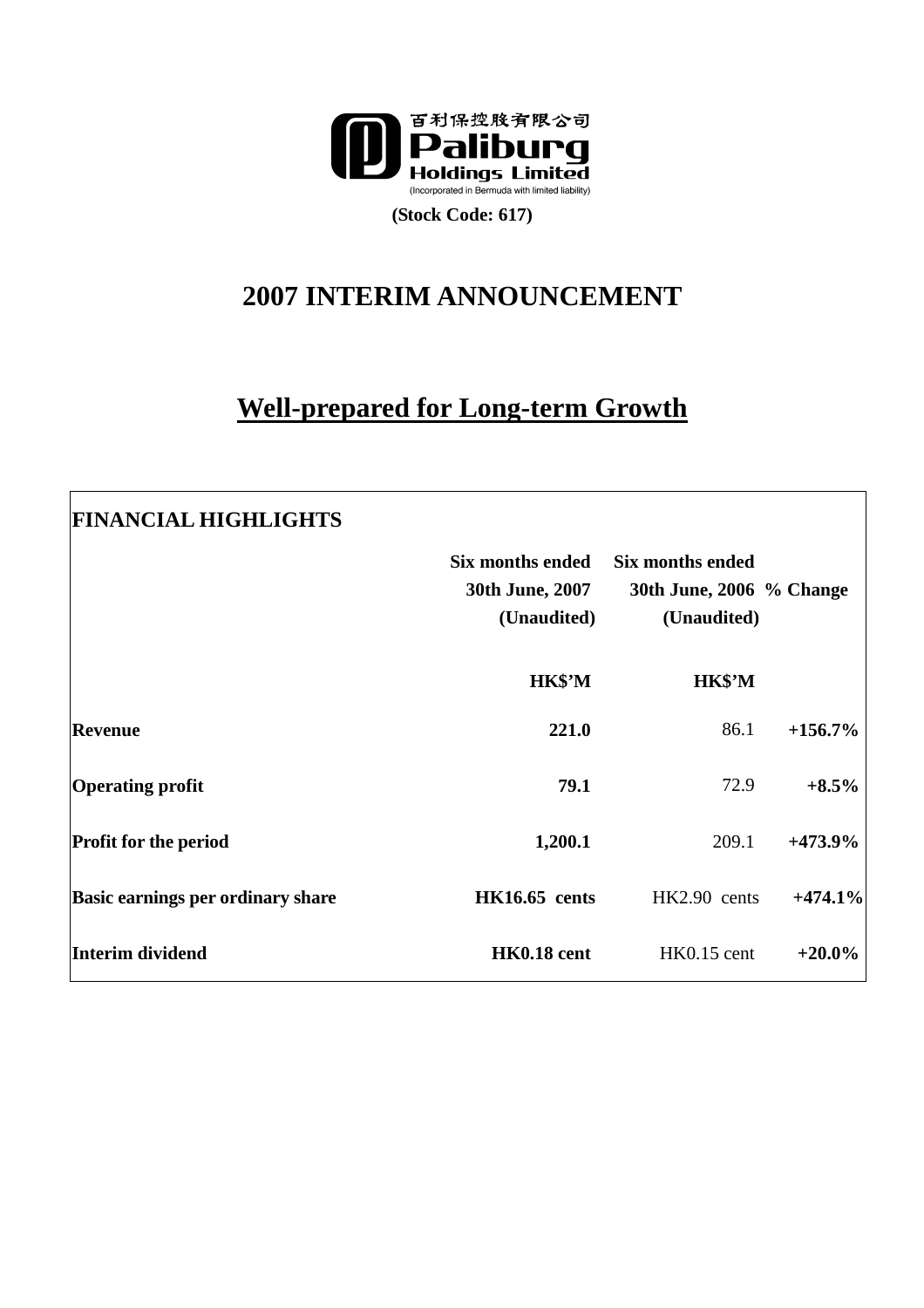

**Press Release** 27th August, 2007 **For Immediate Release** 

## **Paliburg Announces 2007 Interim Results**

### **Well-prepared for Long-term Growth**

Paliburg Holdings Limited (stock code: 617) announced today its interim results for the period ended 30th June, 2007.

#### **FINANCIAL AND BUSINESS REVIEW**

For the six months ended 30th June, 2007, the Group recorded an unaudited consolidated profit attributable to shareholders of HK\$ 1,200.1 million, representing an increase of more than 4.7 times over the comparative amount of HK\$209.1 million attained in the corresponding period in 2006. The profit increase was largely attributable to the share of profit from Regal Hotels International Holdings Limited, which has increased significantly due to the gain derived by Regal from the spin-off of Regal Real Estate Investment Trust in March 2007.

As at 30th June, 2007, the Group owned approximately 45% interest in Regal. Regal REIT in turn was equity-accounted for by the Regal group as a 70.5% owned associate. Due to the elimination of the unrealised gain attributable to the interest retained by the Regal group in Regal REIT, the interest in Regal REIT was stated in the financial statements of the Regal group only at a net sum of HK\$292.5 million. The interest in Regal REIT represented by far the most significant investment held by the Regal group and if it were to be valued plainly based on its attributable share of the underlying net assets of Regal REIT as at 30th June, 2007, the interest held in Regal REIT would have been stated at HK\$7,333.9 million instead. This has in turn also affected the book net assets of the Group as at 30th June, 2007. In order to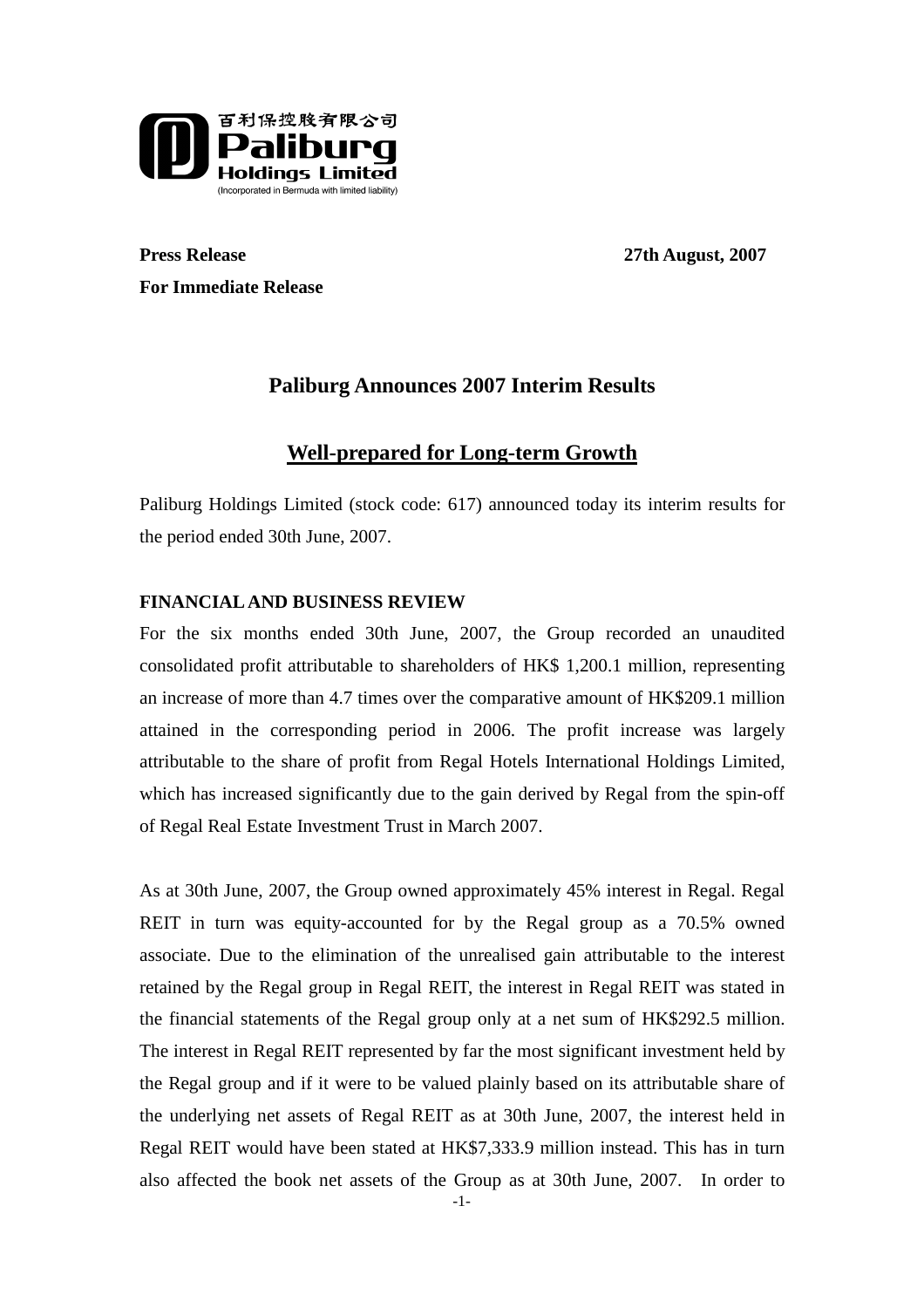more fairly reflect the underlying net asset value of the Group and for the purposes of reference and ease of comparison, supplementary information on the Group's net assets position, compiled on a proforma basis to reflect the share of the underlying net assets as attributable to the 70.5% interest held by Regal in Regal REIT as mentioned above, is provided in the interim results announcement.

With a view to focusing resources on principal investments and property projects, the Group has during the period taken steps to dispose of some of its non-core assets.

In March 2007, the Group completed the sale to Cosmopolitan International Holdings Limited of the entire interests in the 10 retained duplex units and unsold car parks in the completed residential development at Rainbow Lodge, Yuen Long, New Territories at a consideration of HK\$70 million. The profit derived from this disposal has been reflected in the results for the period under review.

Part of the consideration in the amount of HK\$56 million was settled by the Cosmopolitan group issuing to the Group convertible bonds that are convertible into 800 million new shares of Cosmopolitan at an initial conversion price of HK\$0.07 per share. The attributable fair value gain on the Group's investment in these convertible bonds, based on the market price of the shares of Cosmopolitan as at 30th June, 2007, has been reflected in the results for the period under review.

Further in June 2007, the Group completed the agreement for the sale of the entire interest in the various parcels of land in Sharp Island, Sai Kung, New Territories, at a consideration of HK\$50 million. The profit derived from this disposal has also been reflected in the results for the period under review.

The Group has a 30% interest in the joint development project at Ap Lei Chau Inland Lot No. 129. This development project entails primarily residential accommodation comprising luxury apartments together with ancillary retail areas, having total gross floor area of about 913,000 square feet, and complemented with recreational and car parking facilities. Site formation works have been completed and the piling works are in progress. As the supply of luxury apartments in Hong Kong within the next few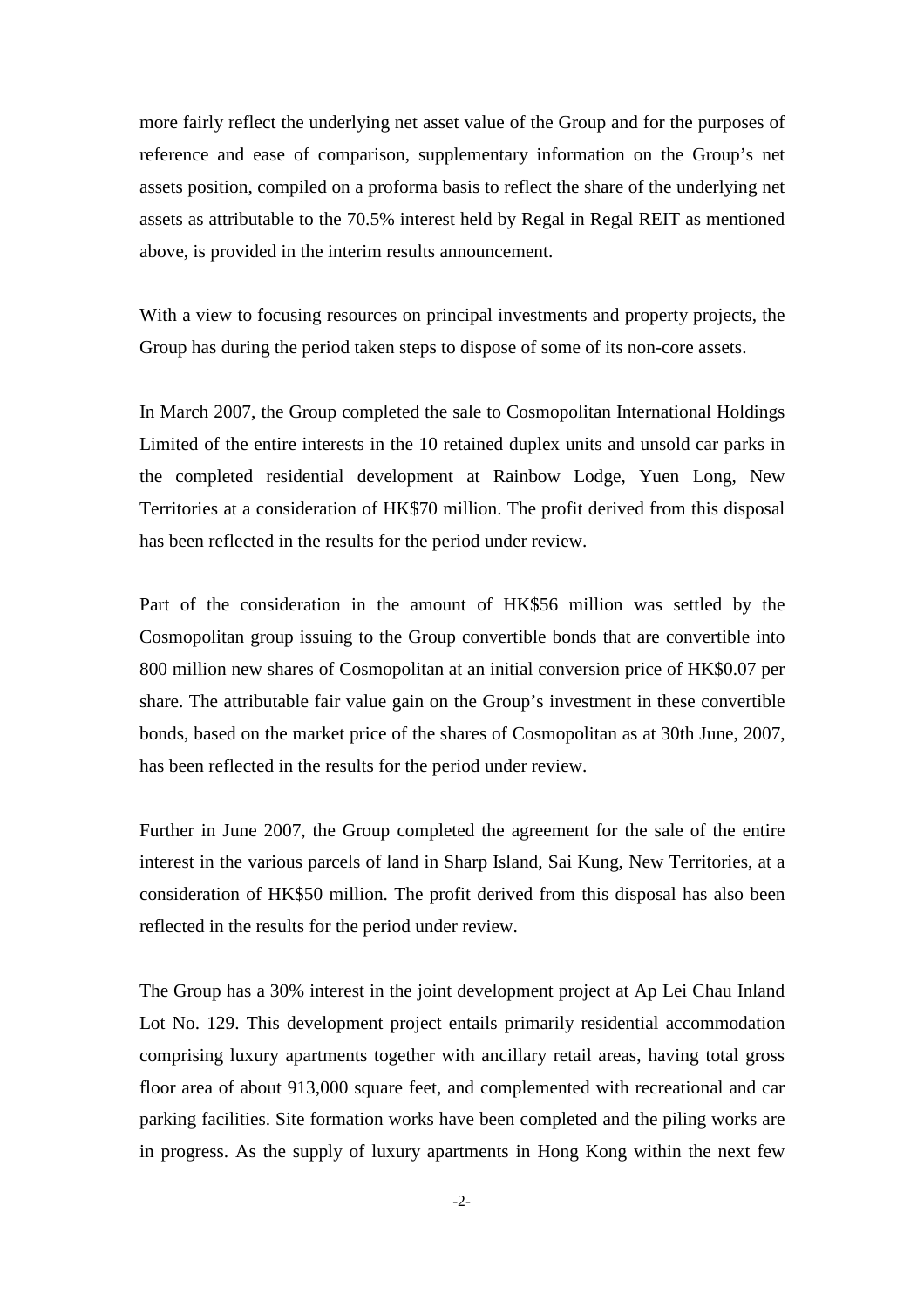years, particularly on the south side of the Hong Kong Island, is relatively limited, the luxury residential apartments in this project are anticipated to be well received and in great demand.

The ground floor shops and all the office floors in the commercial building at 211 Johnston Road, Wanchai, which are retained as investment properties, have virtually been fully leased and are yielding increasing rental income.

The Group's construction and building related businesses on the whole are progressing steadily and the Group's construction arm, Chatwin Engineering Limited, has secured additional construction contracts, both in the private and public sectors.

Subsequent to the half year end date, the Group completed a share swap agreement, pursuant to which the Group acquired 180 million existing issued shares of Cosmopolitan, representing approximately 11.3% of the issued share capital of Cosmopolitan, for a total consideration of HK\$126 million. The consideration was settled by the Company issuing 336 million new shares, which was equivalent to an issue price of HK\$0.375 per share.

The Cosmopolitan group is engaged in property business and is working on a number of proposed large scale property development projects in the PRC. The Directors believe that, through the investment in Cosmopolitan, the Group will be provided with opportunities to indirectly invest in and capitalise on the growing potential of the PRC real estate market as well as participating directly in some selective property development projects to be undertaken by the Cosmopolitan group.

For 2007 interim results and further information on Regal and Regal REIT, please refer to their respective press releases and full set of interim results announcements released today, which are also available for viewing at their respective websites at www.regalhotel.com and www.regalreit.com.

#### **OUTLOOK**

While the problems over the subprime loans in the United States have triggered off